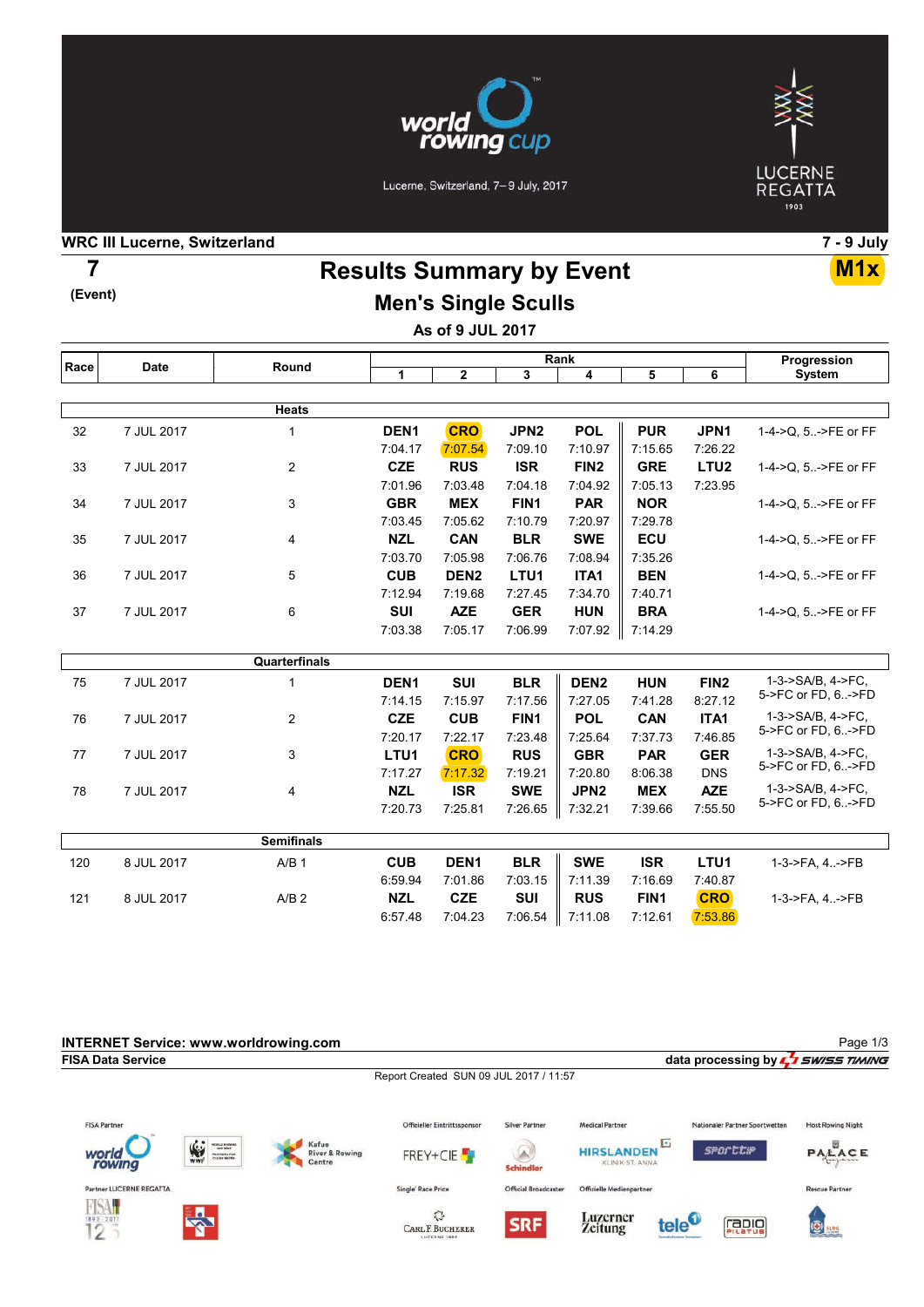

Lucerne, Switzerland, 7-9 July, 2017



### WRC III Lucerne, Switzerland 7 - 9 July

(Event)

# Results Summary by Event 7 M1x Men's Single Sculls

As of 9 JUL 2017

| Race | <b>Date</b> | Round         | Rank       |                  |            |                  |                  |                  | Progression |
|------|-------------|---------------|------------|------------------|------------|------------------|------------------|------------------|-------------|
|      |             |               |            | 2                | 3          | 4                | 5                | 6                | System      |
|      |             |               |            |                  |            |                  |                  |                  |             |
|      |             | <b>Finals</b> |            |                  |            |                  |                  |                  |             |
| 89   | 8 JUL 2017  | F             | <b>ECU</b> | <b>BEN</b>       |            |                  |                  |                  |             |
|      |             |               | 7:39.36    | 7:48.74          |            |                  |                  |                  |             |
| 92   | 8 JUL 2017  | Ε             | <b>BRA</b> | <b>PUR</b>       | <b>GRE</b> | LTU <sub>2</sub> | <b>NOR</b>       | JPN <sub>1</sub> |             |
|      |             |               | 7:14.02    | 7:16.33          | 7:21.31    | 7:25.57          | 7:27.81          | 7:28.45          |             |
| 97   | 8 JUL 2017  | D             | <b>HUN</b> | FIN <sub>2</sub> | ITA1       | <b>PAR</b>       | <b>AZE</b>       |                  |             |
|      |             |               | 7:09.99    | 7:18.86          | 7:23.74    | 7:38.51          | <b>DNS</b>       |                  |             |
| 105  | 8 JUL 2017  | С             | <b>GBR</b> | <b>CAN</b>       | <b>POL</b> | <b>MEX</b>       | DEN <sub>2</sub> | JPN <sub>2</sub> |             |
|      |             |               | 7:02.21    | 7:03.87          | 7:06.48    | 7:08.20          | 7:10.82          | 7:18.74          |             |
| 144  | 9 JUL 2017  | B             | <b>RUS</b> | LTU <sub>1</sub> | <b>ISR</b> | <b>SWE</b>       | FIN <sub>1</sub> | <b>CRO</b>       |             |
|      |             |               | 7:05.22    | 7:08.19          | 7:10.19    | 7:11.74          | 7:15.93          | <b>DNS</b>       |             |
| 155  | 9 JUL 2017  | Α             | <b>NZL</b> | <b>CUB</b>       | <b>BLR</b> | <b>SUI</b>       | DEN <sub>1</sub> | <b>CZE</b>       |             |
|      |             |               | 6:49.08    | 6:52.94          | 6:55.00    | 6:55.07          | 7:00.33          | 7:02.29          |             |

### PARTICIPATING CREWS

| <b>AZE</b>                  | <b>BEN</b>                      | <b>BLR</b>                | <b>BRA</b>                 | <b>CAN</b>                    |
|-----------------------------|---------------------------------|---------------------------|----------------------------|-------------------------------|
| ALEKSANDROV Aleksandar      | <b>HINKATI Privel</b>           | SHCHARBACHENIA Stanislau  | <b>FERREIRA Lucas</b>      | <b>JONES Trevor</b>           |
| <b>CRO</b>                  | <b>CUB</b>                      | <b>CZE</b>                | DEN <sub>1</sub>           | DEN <sub>2</sub>              |
| <b>MARTIN Damir</b>         | <b>FOURNIER RODRIGUEZ Angel</b> | SYNEK Ondrej              | <b>NIELSEN Sverri</b>      | <b>STEFFENSEN Frank</b>       |
| <b>ECU</b>                  | <b>EST</b>                      | FIN <sub>1</sub>          | FIN <sub>2</sub>           | <b>GBR</b>                    |
| SOLA ZAMBRANO Bryan Gabriel | LAOS Joosep                     | <b>VEN Robert</b>         | <b>NAUKKARINEN Joel</b>    | <b>BARRAS Thomas</b>          |
| <b>GER</b>                  | <b>GRE</b>                      | <b>HUN</b>                | <b>ISR</b>                 | ITA <sub>1</sub>              |
| NASKE Tim Ole               | <b>KALANDARIDIS Ioannis</b>     | PETERVARI-MOLNAR Bendequz | <b>FRIDMAN Dani</b>        | <b>MANCINI Jacopo</b>         |
| ITA <sub>2</sub>            | JPN <sub>1</sub>                | JPN <sub>2</sub>          | LTU <sub>1</sub>           | LTU <sub>2</sub>              |
| <b>MARTINI Simone</b>       | <b>KURIBARA Tomokazu</b>        | <b>ARAKAWA Ryuta</b>      | <b>GRISKONIS Mindaugas</b> | <b>GALISANSKIS Zygimantas</b> |

| <b>INTERNET Service: www.worldrowing.com</b> |
|----------------------------------------------|
| <b>FISA Data Service</b>                     |
|                                              |

Report Created SUN 09 JUL 2017 / 11:57



data processing by  $\frac{1}{2}$  swiss TIMING











Offizielle Medienpartner





Page 2/3

Rescue Partner



 $\tilde{\mathcal{C}}$ CARL F. BUCHERER

Single' Race Price



Luzerner<br>Zeitung